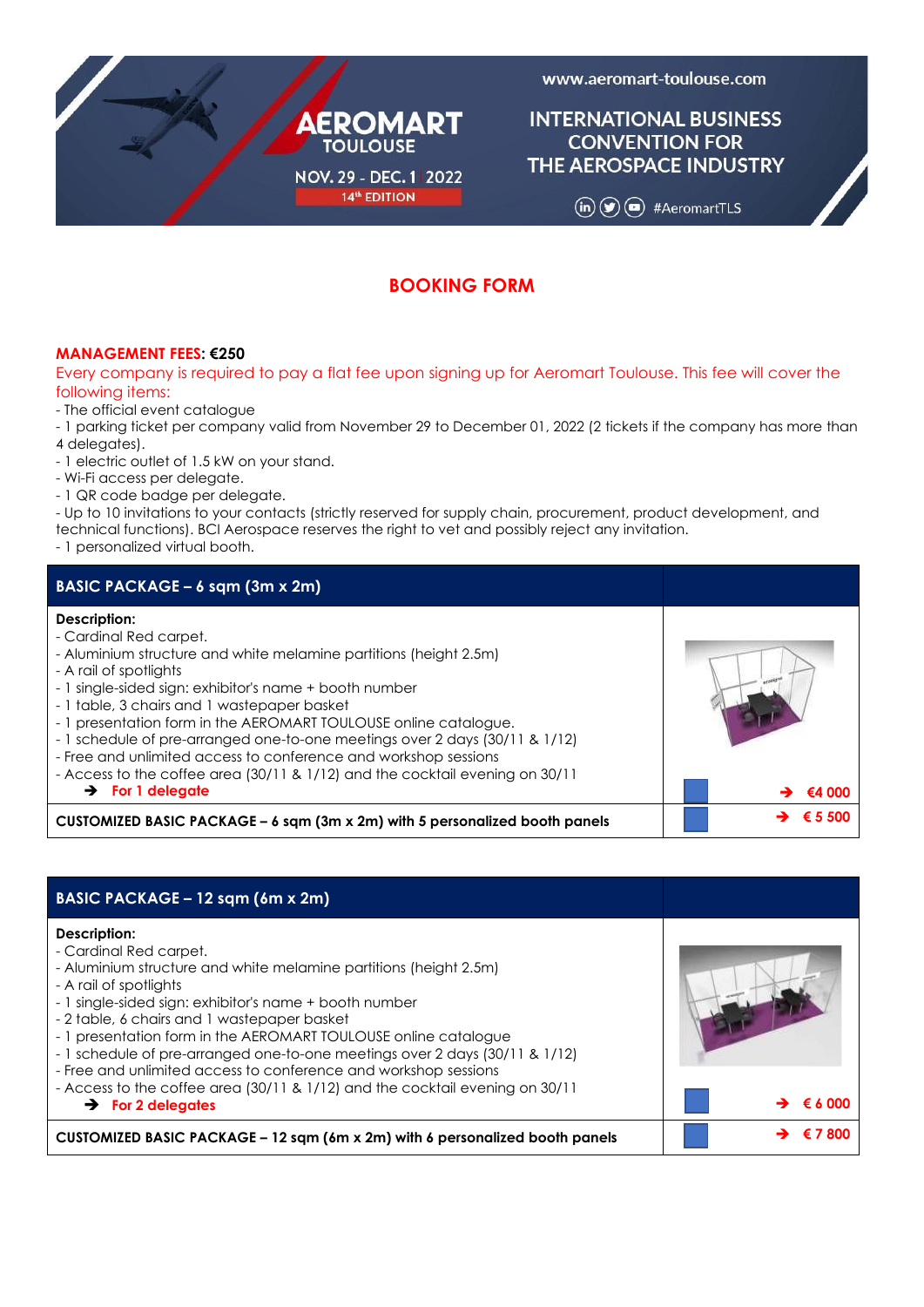| DELUXE PACKAGE - 12 sqm (6m x 2m)                                                                                                                                                                                                                                                                                                                                                                                                                                                                                                                                                                   |         |
|-----------------------------------------------------------------------------------------------------------------------------------------------------------------------------------------------------------------------------------------------------------------------------------------------------------------------------------------------------------------------------------------------------------------------------------------------------------------------------------------------------------------------------------------------------------------------------------------------------|---------|
| Description:<br>- Cardinal Red carpet.<br>- Aluminium structure and white melamine partitions (height 2.5m) + storage (1sgm)<br>- A rail of spotlights<br>- 1 single-sided sign: exhibitor's name + boothnumber<br>- 2 tables, 6 chairs and 1 wastepaper basket<br>- 1 presentation form in the AEROMART TOULOUSE online catalog<br>- 1 schedule of pre-arranged one-to-one meetings over 2 days (30/11 & 1/12)<br>- Free and unlimited access to conference and workshop sessions<br>- Access to the coffee area (30/11 & 1/12) and the cocktail evening on 30/11<br>$\rightarrow$ For 2 delegates | €800    |
| CUSTOMIZED DELUXE PACKAGE – 12 sqm (6m x 2m) with 5 personalized booth panels                                                                                                                                                                                                                                                                                                                                                                                                                                                                                                                       | € 9 500 |

# **PREMIUM PACKAGE – 24 sqm (4m x 6m)**

# **Description:**

- Customizable booth with storage
- Spotlights
- **Graphics included : personalized sign (logo) and personalized counter**
- 1 counter, 1 coffee table, 3 armchairs, 1 table, 4 chairs and 1 wastebasket
- 1 presentation form in the AEROMART TOULOUSE online catalogue
- 1 schedule of pre-arranged one-to-one meetings over 2 days (30/11 & 1/12)
- Free and unlimited access to conference and workshop sessions
- Access to the coffee area (30/11 & 1/12) and the cocktail evening on 30/11
	- ➔ **For 3 delegates** ➔ **€ 10 000**

# **PLATINUM SPONSOR**

## **Description:**

- PREMIUM PACKAGE (24 sqm)

- 90 seconds of a video presenting your company (video broadcast on screens during the event.

- Your company logo on all supporting event documents, confirming "Platinum Sponsor"

- status (website, list of participants, floorplans, schedules, etc.) - Two pages of advertising in the official catalogue of the event
- 
- An advertising page in the participants' catalogue (PDF)
- An A4 flyer, front/back, presenting your company will be given to each participant

- 3000 branded goodies, provided by you at least 30 days before the event, will be distributed to each participant.

- 1 advertising panel of your company installed in the hall
- Preferential location within the exhibition space

## **Virtual exhibition / digital visibility:**

**-** Preferential location on the virtual exhibition (booth n°1, on the right)

- Your promotional video broadcast on the central panel of the reception hall (and in the video library) *(YouTube or Vimeo link to be provided)*

- 5 news posts in the NEWS section (1 per day)

- *To supply :*
	- *An image (500x300px in .jpeg format and a link to a website or a YouTube/Vimeo video)*
	- *A title (150 characters including spaces) as well as the descriptive text (500 characters including spaces)*

- 2 direct marketing campaigns based on event participants *(html text to be provided)*

➔ **For 5 delegates**





➔ **€ 20 000**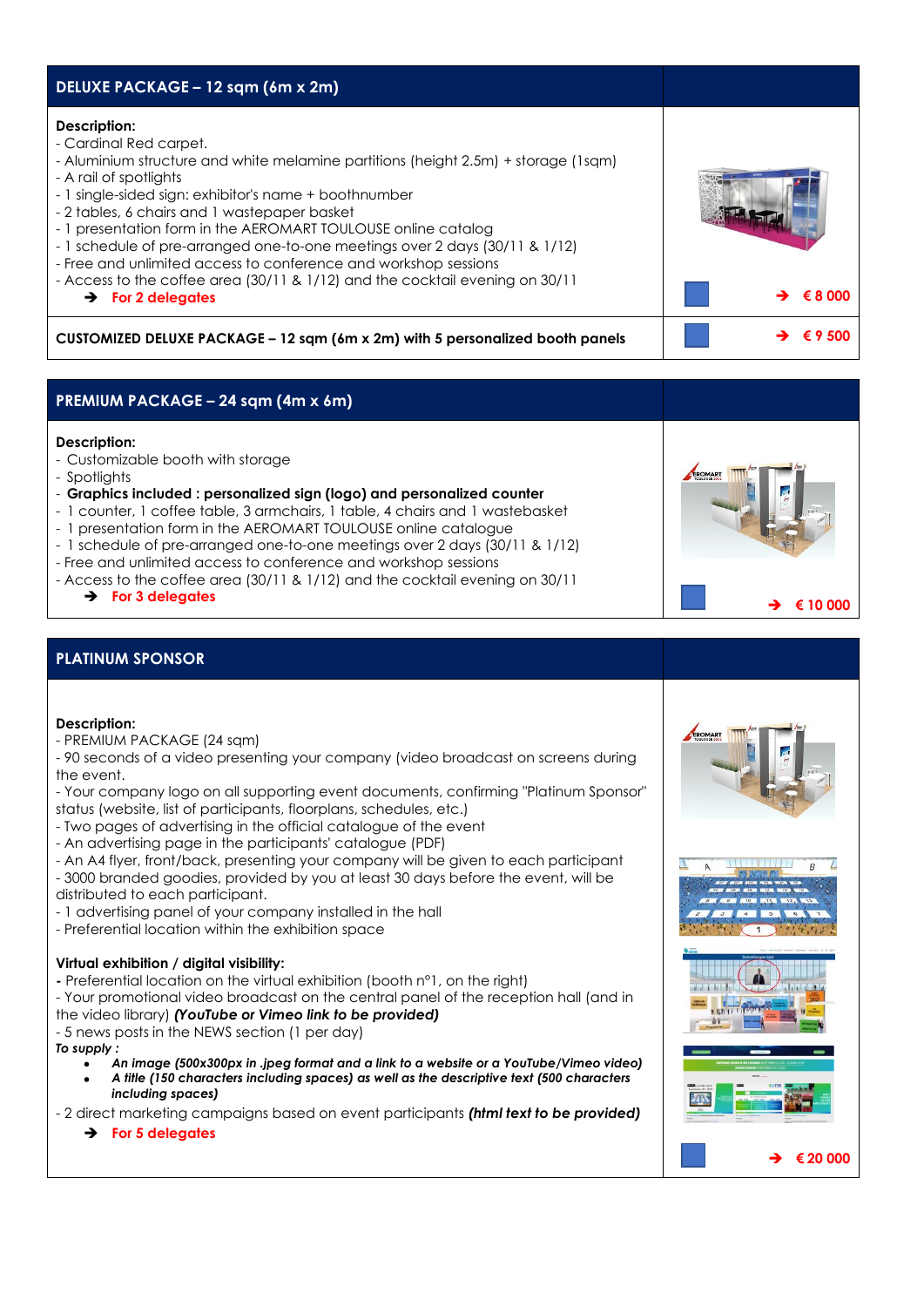# **GOLD SPONSOR**

### **Description:**

- DELUXE PACKAGE 12 sqm

- 90 seconds of a video presenting your company (video broadcast on screens during the event.

- Your company logo on all supporting event documents, confirming "Gold Sponsor" status (website, list of participants, floorplans, schedules, etc.)

- Two pages of advertising in the official catalogue of the event
- An advertising page in the participants' catalogue (PDF)

- 1 advertising panel of your company installed in the hall

### **Virtual exhibition / digital visibility:**

- 1 direct marketing campaigns based on event participants *(html text to be provided)*

- 3 news posts in the NEWS section (1 per day)
- *To supply :*
	- *An image (500x300px in .jpeg format and a link to a website or a YouTube/Vimeo video)*
	- *A title (150 characters including spaces) as well as the descriptive text (500 characters including spaces)*
- ➔ **For 3 delegates** ➔ **€ 15 000**

➔ **€ 10 000** 

# **SILVER SPONSOR**

### **Description:**

- DELUXE PACKAGE 12 sqm

- Your company logo on all supporting event documents, confirming "Silver Sponsor" status (website, list of participants, floorplans, schedules, etc.)

- An advertising page in the official catalogue of the event
- An advertising page in the participants' catalogue (PDF)
	- ➔ **For 3 delegates**

## **BRONZE SPONSOR**

| <b>BRONZE SPONSOR</b>                                                                                                                                                                                                                                                                              |    |
|----------------------------------------------------------------------------------------------------------------------------------------------------------------------------------------------------------------------------------------------------------------------------------------------------|----|
| Description:<br>- BASIC PACKAGE 12 sqm<br>- Your company logo on all supporting event documents, confirming "Bronze Sponsor"<br>status (website, list of participants, floorplans, schedules, etc.)<br>- An advertising page in the participants' catalogue (PDF)<br>$\rightarrow$ For 2 delegates | €X |
|                                                                                                                                                                                                                                                                                                    |    |

| <b>BARE SURFACE</b>                                                                                                                                                                                                                                                                           |                                               |
|-----------------------------------------------------------------------------------------------------------------------------------------------------------------------------------------------------------------------------------------------------------------------------------------------|-----------------------------------------------|
| Description:<br>- Cardinal Red carpet.<br>- 1 presentation form in the AEROMART TOULOUSE online catalogue<br>- Free and unlimited access to conference and workshop sessions<br>- Access to the coffee area (30/11 & 1/12) and the cocktail evening on 30/11<br>$\rightarrow$ For 2 delegates | $\rightarrow$ € 300 / sqm<br>(MINIMUM 12 sqm) |
| <b>MANDATORY FEE:</b><br>1 schedule of pre-arranged one-to-one meetings over 2 days (30/11 & 1/12)                                                                                                                                                                                            | € 2 500                                       |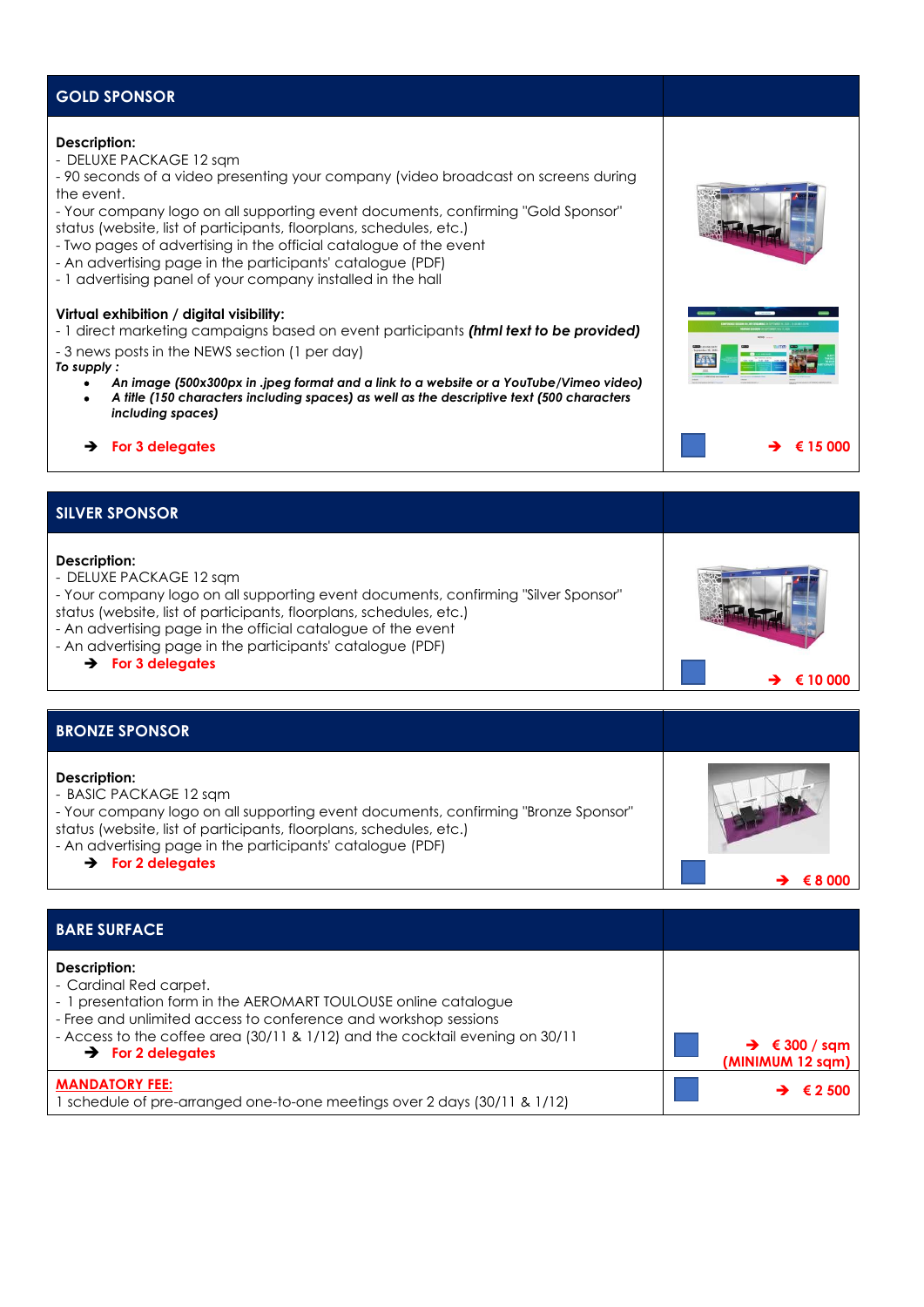| AEROMART#DIGITAL (SUBJECT TO VALIDATION BY THE ORGANISER)                                                                                                                                                                                                                                                                                                                                                                                                                                                                         |         |
|-----------------------------------------------------------------------------------------------------------------------------------------------------------------------------------------------------------------------------------------------------------------------------------------------------------------------------------------------------------------------------------------------------------------------------------------------------------------------------------------------------------------------------------|---------|
| Description:<br>- These virtual meetings will take place from your office via a videoconference platform.<br>- Your computer must be equipped with a microphone and a webcam<br>- You will also need to make sure you are in a calm and quiet place to guarantee the<br>quality of the meeting.<br>- 1 presentation form in the AEROMART TOULOUSE online catalogue<br>- 1 schedule of pre-arranged one-to-one meetings over 2 days (30/11 & 1/12)<br>- Live access to conferences and workshops<br>- A customizable virtual booth |         |
|                                                                                                                                                                                                                                                                                                                                                                                                                                                                                                                                   |         |
| <b>VISITOR PACKAGES</b>                                                                                                                                                                                                                                                                                                                                                                                                                                                                                                           |         |
| Description:<br>- 3-day pass: AEROMART (29-30-1)<br>- Access to the exhibition, conferences and workshops, WIFI access. NO MEETING<br>$\rightarrow$ For 1 delegate                                                                                                                                                                                                                                                                                                                                                                | € 1 150 |
| Description:<br>- 2-day pass: AEROMART $(30-1)$<br>- Access to the exhibition, conferences and workshops, WIFI access. NO MEETING<br>$\rightarrow$ For 1 delegate                                                                                                                                                                                                                                                                                                                                                                 |         |
| Description:                                                                                                                                                                                                                                                                                                                                                                                                                                                                                                                      |         |

**- 1-day** pass: AEROMART (valid only on Dec.1) - Access to the exhibition, conferences and workshops, WIFI access. **NO MEETING** ➔ **For 1 delegate** ➔ **€ <sup>550</sup>**

# **OPTIONS & SPONSORSHIP**

| <b>PRESENCE AT THE « JOURNEES DE LA MOBILITE AERIENNE LEGERE » (NOVEMBER 29-30)</b>                                                                                                                                                                                                                                                                                                                                                                             |  |
|-----------------------------------------------------------------------------------------------------------------------------------------------------------------------------------------------------------------------------------------------------------------------------------------------------------------------------------------------------------------------------------------------------------------------------------------------------------------|--|
| Description:<br>- Access to the conferences and the cocktail evening on November 29th<br>- On November 30 <sup>th</sup> : hold your meetings on your AEROMART booth or in the BtoB area the<br>"Journées de la mobilité aérienne légère".<br>- 1 poster displayed on the "Journées de la mobilité aérienne légère" – which will include the<br>number of your AEROMART booth - the visual will be provided ready to be printed.<br>$\rightarrow$ For 1 delegate |  |

| <b>LUNCHES (NOVEMBER 30 &amp; DECEMBER 01)</b>                                                                               |                     |
|------------------------------------------------------------------------------------------------------------------------------|---------------------|
| Description:<br>- Continue building your networks at a business lunch (round table of 10 people)<br>$\rightarrow$ Per person | $\rightarrow$ $675$ |

| <b>AEROMART LAUNCH PARTY (NOVEMBER 29)</b>                                                                                                                                                  |                              |
|---------------------------------------------------------------------------------------------------------------------------------------------------------------------------------------------|------------------------------|
| Description:<br>- Take advantage of the Aeromart VIP launch party and connect with other attendees before<br>the business convention commences (limited number)<br>$\rightarrow$ Per person | $\rightarrow$ $\epsilon$ 100 |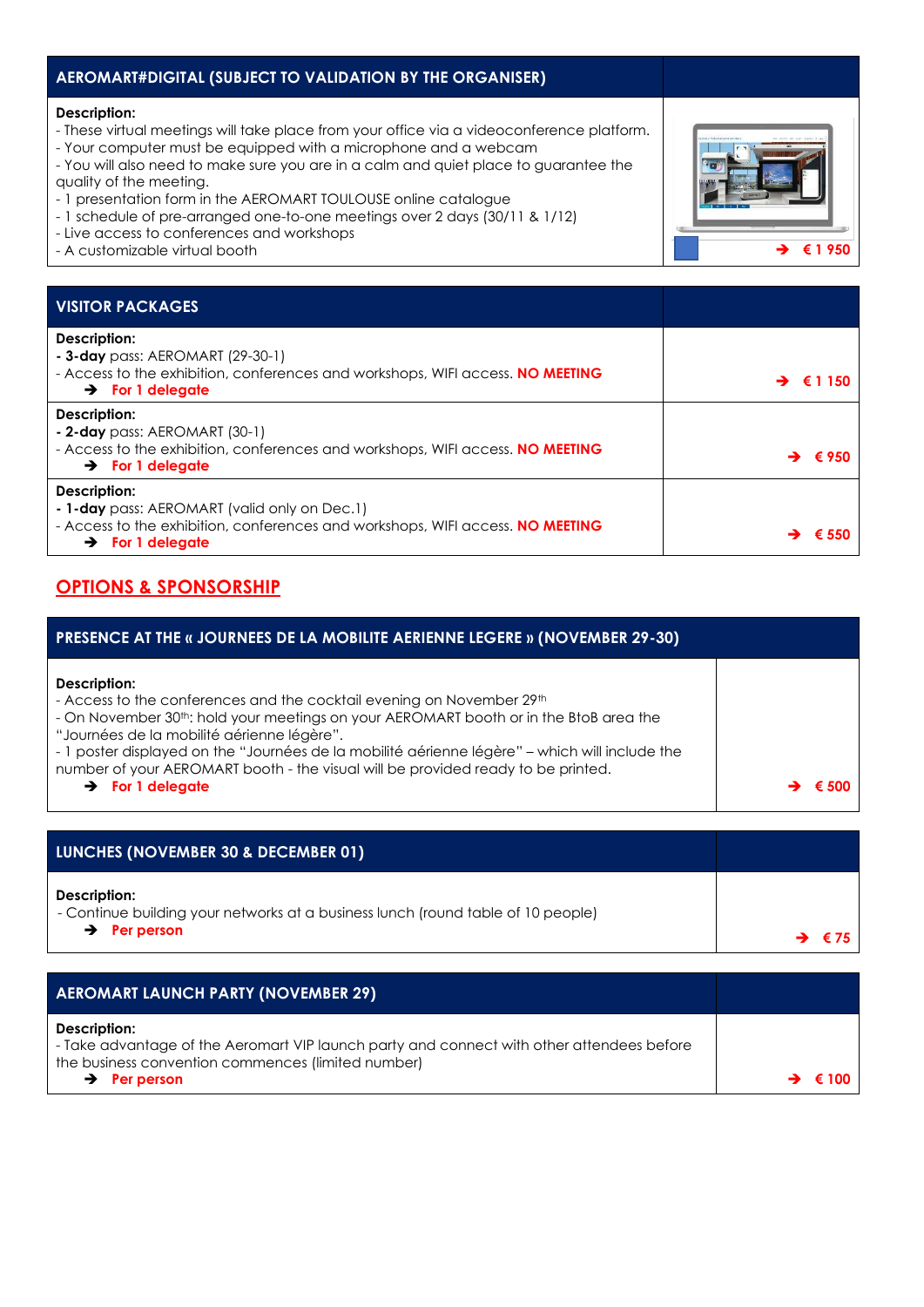| <b>THEMED WORKSHOP</b>                                                                                                                                                                                                                                                                                                                                                                                                                                                                            |                       |
|---------------------------------------------------------------------------------------------------------------------------------------------------------------------------------------------------------------------------------------------------------------------------------------------------------------------------------------------------------------------------------------------------------------------------------------------------------------------------------------------------|-----------------------|
| Description:<br>- Lead a 30-minute themed workshop on November 30 or December 01. A brief abstract is<br>requested for initial validation to ensure alignment with key topics and focus on the event.<br>Please send your title and abstract to: mbohssein@advbe.com<br>- If your subject is validated, it will be published in the AEROMART TOULOUSE communication<br>tools. It will also be detailed in the catalogue given to participants.<br>However, we do not guarantee a minimum audience | $\rightarrow$ 6 1 500 |
|                                                                                                                                                                                                                                                                                                                                                                                                                                                                                                   |                       |

| <b>EXTRA DELEGATE</b>                                                                                                             |                         |
|-----------------------------------------------------------------------------------------------------------------------------------|-------------------------|
| Description:<br>- Register your collaborators and give them access to the exhibition, conferences and<br>workshops, coffee break. |                         |
| Strictly reserved to the representatives of the registered company.<br>Per person                                                 | $\rightarrow$ $\in$ 300 |

| SPONSOR THE COFFEE BREAK AREA                                                                                                                                                                                                          |                            |
|----------------------------------------------------------------------------------------------------------------------------------------------------------------------------------------------------------------------------------------|----------------------------|
| Description:<br>Come and set-up your kakemonos and brochures in the coffee area to promote your<br>company! You will be visible to all the participants who come to get refreshments, each day of<br>the event, morning and afternoon. | $\rightarrow$ $\in$ 15 000 |

| <b>SPONSOR THE BADGE LANYARDS</b>                                                                                                                                                                                      |                            |
|------------------------------------------------------------------------------------------------------------------------------------------------------------------------------------------------------------------------|----------------------------|
| Description:<br>Our team will provide each participant with a lanyard in your company's colours so that they<br>can hang their badge. The lanyards must be delivered to us 30 days before the event (3000)<br>pieces). | $\rightarrow$ $\in$ 10 000 |

| <b>SPONSOR THE VIP LOUNGE</b>                                                                                                                                                                                                                                                                                                                                                                                                                                                        |  |
|--------------------------------------------------------------------------------------------------------------------------------------------------------------------------------------------------------------------------------------------------------------------------------------------------------------------------------------------------------------------------------------------------------------------------------------------------------------------------------------|--|
| Description:<br>The VIP lounge is a space reserved for contractors. High-level representatives hold their<br>meetings there in private meeting rooms.<br>Take advantage of this exceptional opportunity to present your company to a select audience!<br>- Install your kakemono inside the VIP area or at the entrance.<br>- Leave your brochures in the coffee area of the VIP lounge<br>- Broadcast your promotional video in a loop on the screens of the VIP lounge (30 seconds |  |
| max.)                                                                                                                                                                                                                                                                                                                                                                                                                                                                                |  |

| <b>SPONSOR THE MOBILE APP</b>                                                                                                                                                                                                                                                                                                                                                                                                                                                                                                                                                                                                                                                                                                                                                                                                                                                |          |
|------------------------------------------------------------------------------------------------------------------------------------------------------------------------------------------------------------------------------------------------------------------------------------------------------------------------------------------------------------------------------------------------------------------------------------------------------------------------------------------------------------------------------------------------------------------------------------------------------------------------------------------------------------------------------------------------------------------------------------------------------------------------------------------------------------------------------------------------------------------------------|----------|
| Description:<br>Thanks to this complete and <b>exclusive</b> package, you will be able to promote your company to<br>targeted users, with maximum visibility:<br>- As the official sponsor of the mobile app, your logo will be on all media associated with the<br>promotion of the mobile application: event website, pop-up window on arrival on the site,<br>instructions on use of the application, catalogues, e-mails sent to participants to download the<br>application, advertising highlighting the application in the paper and digital catalogue, etc.<br>- Your logo on the start screen each time you open the application<br>- Your logo on the list of participants and on the interactive map<br>- 1 banner on the main page of the Aeromart TLS mobile application<br>- 1 push message: the message of your choice sent to participants during the event. |          |
| If you want to have a personalized offer for the AEROMART TLS mobile app, contact<br>mmiu@advbe.com                                                                                                                                                                                                                                                                                                                                                                                                                                                                                                                                                                                                                                                                                                                                                                          | € 10.000 |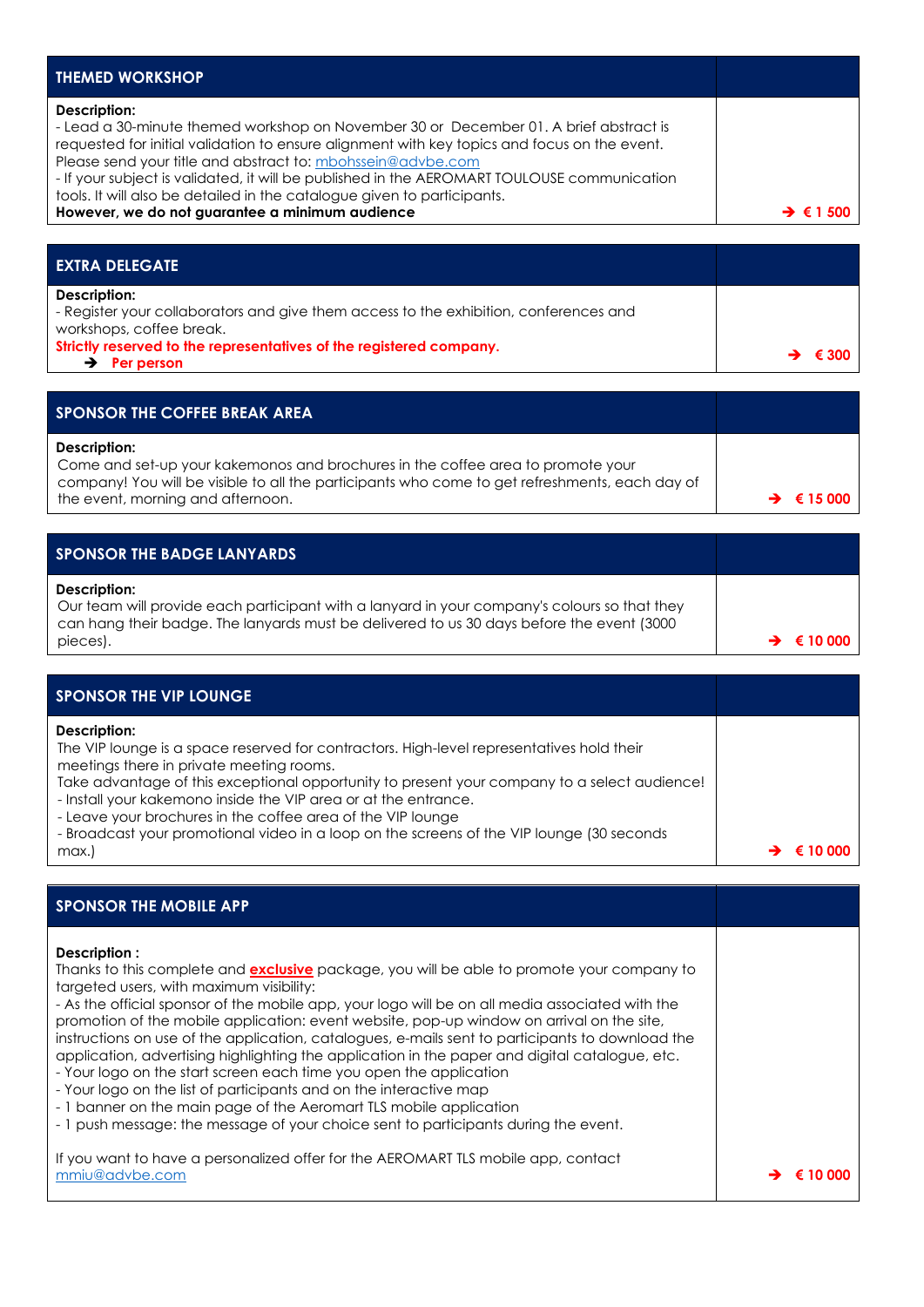| <b>SPONSOR THE RECEPTION DESK</b>                                                                                                                                                                      |  |
|--------------------------------------------------------------------------------------------------------------------------------------------------------------------------------------------------------|--|
| Description:<br>Maximize your visibility by displaying a poster and your company brochures at the reception<br>desk, an area that is highly visited by participants throughout the event.              |  |
|                                                                                                                                                                                                        |  |
| <b>YOUR ADVERTIZING PAGE IN THE OFFICIAL CATALOGUE</b>                                                                                                                                                 |  |
| Description:<br>The event' official catalogue is given to each participant upon arrival. It contains the general<br>program of the event, the conference program, the map of the exhibition hall, etc. |  |

| <b>PERSONALIZED BOOTH PANEL (2.5m x 1m)</b>                                                                                                                                                    |                            |
|------------------------------------------------------------------------------------------------------------------------------------------------------------------------------------------------|----------------------------|
| Description:<br>- Each melamine booth panel can be personalized using a visual of your choice. Please provide<br>us with a computer file in the correct format:<br>Panel size: 2500mm x 1000mm |                            |
| Size of the visible surface: 2389mm x 945mm                                                                                                                                                    |                            |
| The file must be produced in high definition and ideally in vector.                                                                                                                            | $\rightarrow \epsilon$ 300 |

| $KAKEMONO / ROLL-UP (0.80m x 2m)$                                                                                                                                                                                                                                                     |                         |
|---------------------------------------------------------------------------------------------------------------------------------------------------------------------------------------------------------------------------------------------------------------------------------------|-------------------------|
| Description:<br>Realisation of a four-sided kakemono (80 x 200 cm - Weight: 3 kg)<br>Please provide us with a computer file in the correct format: 80 x200 cm<br>The file must be produced in high definition and ideally in vector.<br>The roll up will belong to you after the show | $\rightarrow$ $\in$ 300 |

| <b>TV RENTAL</b>                                         |                              |
|----------------------------------------------------------|------------------------------|
| Description:<br>Rent a 42" plasma TV + foot + DVD player | $\rightarrow$ $\epsilon$ 700 |

| <b>CHANGE YOUR FURNITURE PACK</b> |                        |
|-----------------------------------|------------------------|
| Description in annex              | $\rightarrow$ In annex |

| <b>CATERING</b>                   |                         |
|-----------------------------------|-------------------------|
| Organize a cocktail at your booth | $\rightarrow$ On demand |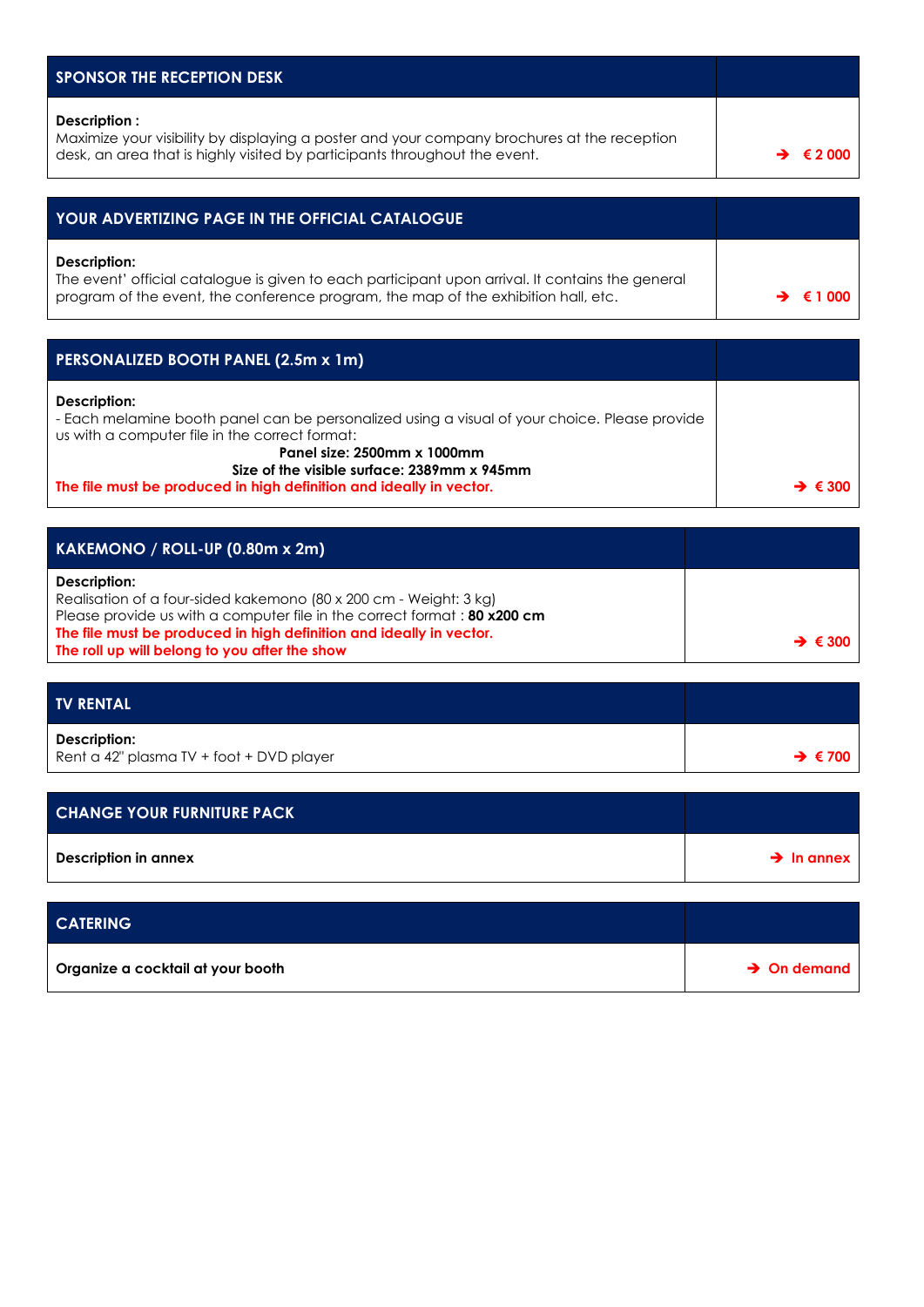| <b>ORDER CONFIRMATION</b>                                 |        |                                      |
|-----------------------------------------------------------|--------|--------------------------------------|
| BASIC PACKAGE - 6 sqm (3m x 2m)                           | □      | €4 000                               |
| CUSTOMIZED BASIC PACKAGE - 6 sqm (3m x 2m)                | □      | € 5 500                              |
| BASIC PACKAGE - 12 sqm (6m x 2m)                          | □      | € 6 000                              |
| CUSTOMIZED BASIC PACKAGE - 12 sqm (6m x 2m)               | О      | € 7 800                              |
| DELUXE PACKAGE - 12 sqm (6m x 2m)                         | О      | € 8 000                              |
| CUSTOMIZED DELUXE PACKAGE - 12 sqm (6m x 2m)              | □      | € 9 500                              |
| PREMIUM PACKAGE - 24 sqm (6m x 4m)                        | □      | € 10 000                             |
| **PLATINUM SPONSOR - 24 sqm $(6m \times 4m)$ **           | $\Box$ | € 20 000                             |
| ** GOLD SPONSOR - 12 sqm $(6m \times 2m)$ **              | О      | € 15 000                             |
| ** SILVER SPONSOR - 12 sqm $(6m \times 2m)$ **            | О      | € 10 000                             |
| **BRONZE SPONSOR - 12 sqm $(6m \times 2m)$ **             | $\Box$ | € 8 000                              |
| BARE SURFACE (12 sqm) + SCHEDULE OF PRE-ARRANGED MEETINGS | О      | € 300 x sqm<br>$+ \in 2$ 500 = $\in$ |
| <b>AEROMART#DIGITAL</b>                                   | $\Box$ | € 1950                               |
| <b>VISITOR PACKAGE - 3-DAY PASS</b>                       | □      | € 1 150 x = €                        |
| <b>VISITOR PACKAGE - 2-DAY PASS</b>                       | О      | € 950 x = €                          |
| <b>VISITOR PACKAGE - 1-DAY PASS</b>                       | □      | € 550 x = €                          |
| JOURNEES DE LA MOBILITE AERIENNE LEGERE (NOVEMBER 29-30)  | О      | € 500                                |
| LUNCHES (NOVEMBER 30 - DECEMBER 01)                       | □      | € 75 x = €                           |
| <b>AEROMART LAUNCH PARTY (NOVEMBER 29)</b>                | $\Box$ | € 100 x = €                          |
| <b>THEMED WORKSHOP</b>                                    | О      | € 1 500                              |
| <b>EXTRA DELEGATE</b>                                     | О      | € 300 x = €                          |
| SPONSOR THE COFFEE BREAK AREA                             | □      | € 15 000                             |
| <b>SPONSOR THE BADGE LANYARDS</b>                         | $\Box$ | € 10 000                             |
| <b>SPONSOR THE VIP LOUNGE</b>                             | $\Box$ | € 10 000                             |
| <b>SPONSOR THE MOBILE APP</b>                             | □      | € 10 000                             |
| SPONSOR THE RECEPTION DESK                                | $\Box$ | € 2 000                              |
| YOUR ADVERTIZING PAGE IN THE OFFICIAL CATALOGUE           | О      | € 1 000                              |
| PERSONALIZED BOOTH PANEL                                  | □      | € 300 x = €                          |
| <b>KAKEMONO / ROLL-UP</b>                                 | □      | € 300 x = €                          |
| <b>TV RENTAL</b>                                          | О      | € 700                                |
| <b>CHANGE YOUR FURNITURE PACK</b>                         | $\Box$ | $\epsilon$                           |
| <b>CATERING</b>                                           | O      | € ………………                             |
| <b>TOTAL</b>                                              |        | € ………………                             |
| <b>MANAGEMENT FEES</b>                                    | ☑      | € 250                                |
| <b>TOTAL</b>                                              |        | $\epsilon$                           |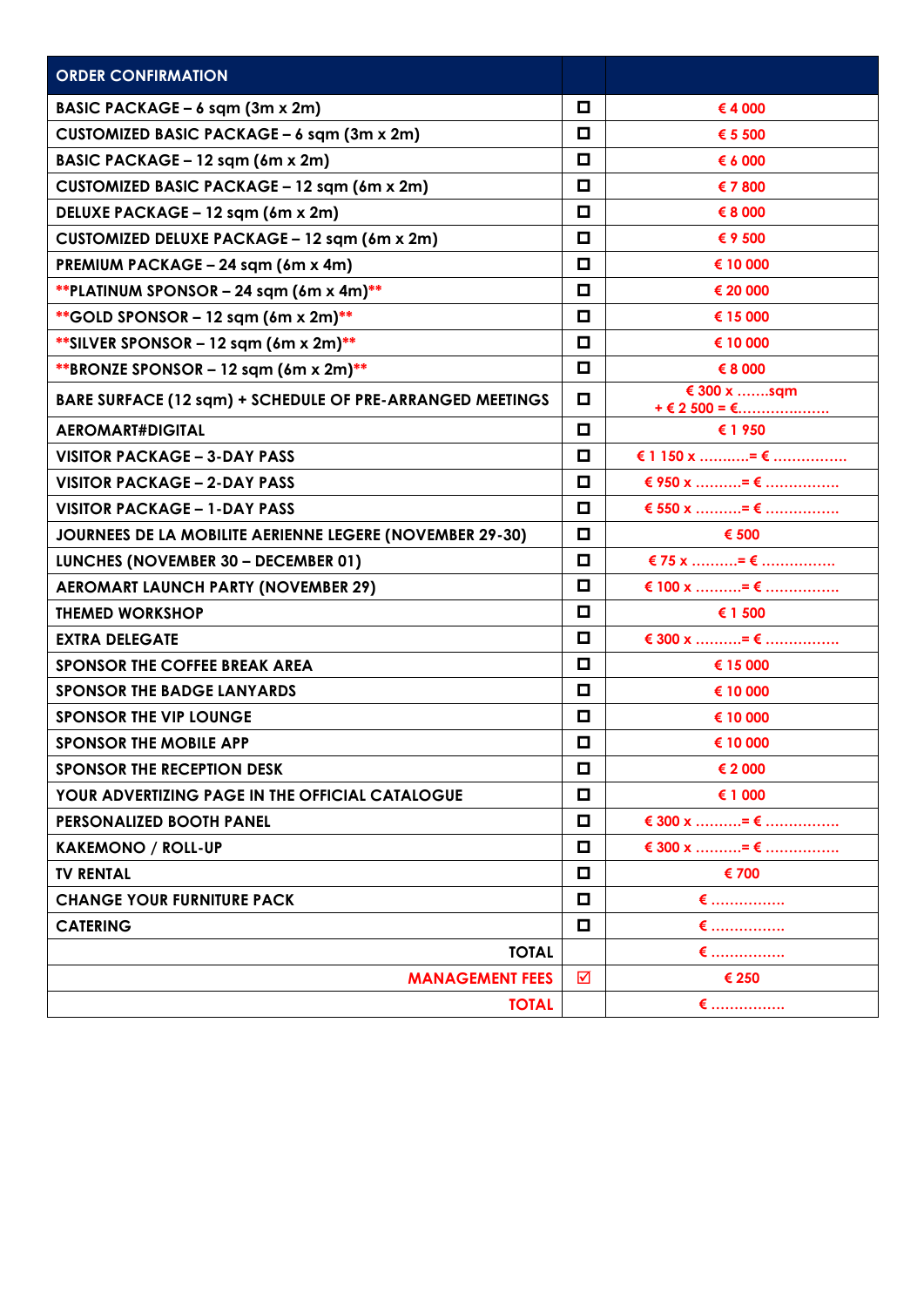# **\*Additional Information on tax:**

a) Your company is registered in France, French tax (VAT) is due and will appear on the final invoice. b) Your company is registered in a European Union country, excluding France, French tax is not applicable (you must report it to your fiscal administration). Please indicate the tax registration number of the billed company.

c) Your company is based in a non-European country, no taxes are applicable.

d) Your company is registered in Italy; Italian tax (VAT) is due. Our Rome office will bill you and include the VAT amount.

# **A deposit of 60% of the amount must be paid when sending the booking form. The total balance must be paid BEFORE the event.**

## **Payment can be made by:**

- Credit card (visa, mastercard or American Express) from the secure site (available only 24 hours after receipt of the PDF invoice):http://store.advbe.com/invoice/?id\_lang=1
- Bank transfer (a copy of the transfer confirmation must be sent to us by email: [compta@advbe.com\)](mailto:compta@advbe.com)

### **ABE BANK ACCOUNT DETAILS (mentioned on the invoice) :**

**IBAN:** FR76 3000 4008 0400 0107 2835 736 **SWIFT:** BNPAFRPPXXX **Bank:** BNP PARIBAS PARIS-CENTRE AFFAIRES **Address :** 8- 10 avenue Ledru Rollin – 75012 Paris, France

# **TERMS & CONDITIONS**

Name of the event : **AEROMART TOULOUSE 2022** (referred to as the "Event"): Date : **November 29, December 1, 2022** (referred to as the "Event date") Location : **MEETT** (referred to as the "Place"): City, Country : **Toulouse, France**

#### **1/ ORGANIZATION**

The Event is organized by abe - advanced business events, a limited company with a stated capital of 50000 Euros, whose registered head office is located at 35/37 rue des Abondances - 92513 BOULOGNE-BILLANCOURT CEDEX - France, hereafter referred to as the Organizer.

#### **2/ PURPOSE**

This agreement stipulates the terms and conditions, under which the Organizer sets up and runs the Event. This agreement highlights the rights and obligations of both the Organizer and the signing company, hereafter referred to as the Participant. By signing this agreement, the Participant formally agrees to abide by these terms and conditions.

#### **3/ PLACE AND DATE**

The Event will be held at the Place and Date indicated here above. The Organizer may cancel the Event or change the Place and Date, should the Place be rendered unavailable, in case of force majeure or act of God. In such an event, no compensation or refund shall be due to the Participant. However, the Organizer shall inform the Participant about the new Date and Place in writing and guarantee the Participant's participation in the rescheduled Event at no additional cost.

#### **4/ REGISTRATION, CANCELLATION, PAYMENT**

- Any company or organization is allowed to attend the Event provided its delegates have relevant knowledge to enter business discussions with other attendees. The
	- Organizer, nonetheless, reserves the right to approve or reject any registrations at its sole discretion.<br>The participant may cancel their registration forty-five days (45) or more prior to the Event, and be eligible for a administrative fee when processing the refund.
	- Should cancellation be submitted twenty-one (21) to forty-four days (44) prior to the Event, the Participant shall be liable for a penalty amounting thirty percent (30%) of the amount due or paid.
	- Should cancellation be submitted twenty days (20) or less prior to the Event, the Participant shall be liable for the payment of the full amount due, and not be eligible for any refund.
	- All invoices issued and sent to the Participant, must be remitted five days (5) prior to the Event at the latest. The Organizer reserves the right to deny the Participant access to the Event, shouldn't their accounts be settled.

#### • **5/ INCLUDED SERVICES AND OBLIGATION TO PRODUCE RESULTS**

The Organizer firmly commits to diligently use their expertise, knowledge, contacts network and all available resources to deliver all the services described in the booking form<br>attached to this agreement. The Participant

#### **6/ PREVENTIVE MEASURES**

The Organizer commits to implementing preventive measures and supplying equipment, aimed at hampering the spread of some transmissible diseases

The Participant understands that preventive measures and protective equipment do not offer a risk-free event, and that the Organizer cannot be held liable for any contamination occurring during the preparation and running of the Event.

#### **7/ INSURANCE**

The Organizer is solely responsible for setting up and running the Event. However, the Organizer's shall not be legally liable for any harm caused to the Participant by a third party. The Participant must hold an insurance policy that covers all damages caused by them, their staff, or their belongings to a third party or a third party's equipment and installations<br>during the preparation and running of t

The Participant must hold an insurance policy that covers all damages caused by a third party to them, their staff, and belongings during the preparation and running of the Event.

#### **8/ FOR THE DIGITAL EVENT ONLY:**

(a) You undertake to be responsible for any technical requirements needed to enable you to access the Event website, app or other platform (the "Event Platform") made<br>available by the Organizer to facilitate participation and we do not accept any liability for its temporary unavailability. We do not guarantee that the Event Platform and/or any content thereon (including, without limitation, any content available for download) will be free from viruses, infections, Trojan horses, worms and/or any other code that has contaminating or destructive properties. You must not attempt to interfere with the proper working of the Event Platform (for example, by attempting to circumvent security or tamper with, hack into or otherwise disrupt any computer system, server, website, router or any other internet connected device). You agree to comply with any website terms of use and/or fair or acceptable use policies indicated on any website on which the Event Platform is hosted.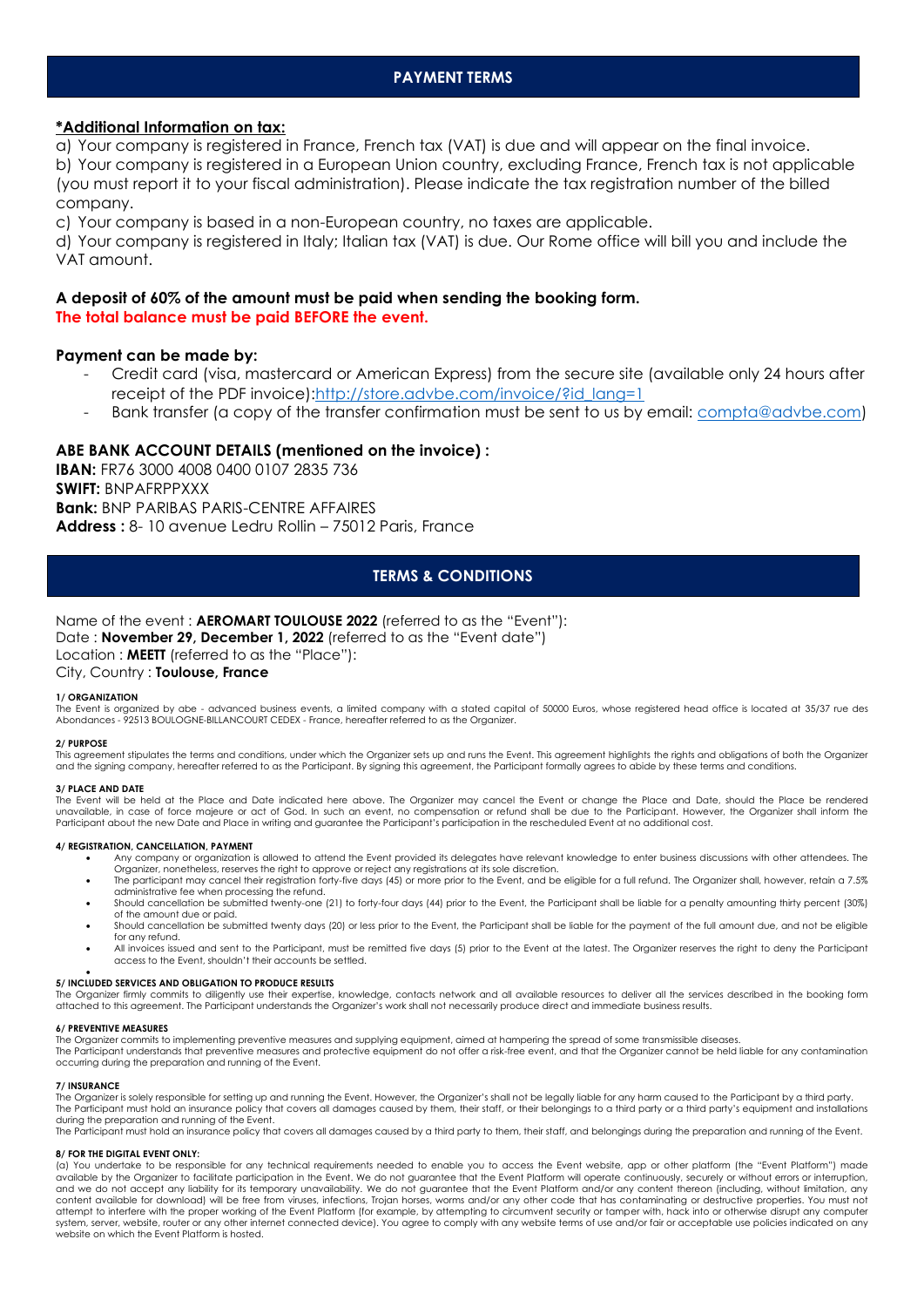(b) We do not endorse or accept any responsibility for the content, or the use of, any goods or services that may be identified or described on the Event Platform and we shall not be liable for any loss or damage caused or alleged to be caused by or in connection with use of, or reliance on, any content, goods or services available on or through the Event Platform or any website or other resource referenced therein.

(c) The Organizer may issue you with a username and password. Usernames and passwords are confidential and remain the property of the Organizer at all times and may not be sold, assigned or transferred to any third party without our permission. Your username and password are personal to you. You hereby agree that you will not permit others to use your username or password and you will be and remain liable for the acts of any person using your username and password.

(d) Any posts, messages or other materials, information or data you supply or upload to the Event Platform (collectively, "Materials") will be considered non-confidential

and non-proprietary, and we have the right to use, copy, distribute and disclose to third parties any such Materials for any purpose. You hereby waive any moral rights in any<br>Materials to the extent permitted by applicable or use electronic methods to block or filter any Materials at our discretion, but we do not have any obligation to do so. You shall not make libellous postings or any postings which are illegal or infringe the intellectual property rights of any third party. The Organizer will not be responsible for monitoring Materials for compliance with law. (e) You may use the Event Platform solely for access to the Event. Without limitation, you must not:

(i) download, store, reproduce, transmit, display, copy, distribute, exploit, or use the Event Platform and/or any content thereon for your own commercial gain,

(ii) use the Event Platform and/or any content thereon in any manner other than in compliance with law and these terms and conditions,

(iii) infringe our intellectual property rights or those of any third party in relation to your use of the Event Platform and/or any content thereon,

(iv) transmit, or procure the sending of, any unsolicited or unauthorized advertising or promotional material or any other form of similar solicitation, and/or

(v) knowingly transmit, send or upload any data that contains viruses, infections, Trojan horses, worms and/or any other code that has contaminating or destructive properties viruses.

(f) We are under no obligation to oversee, monitor or moderate any interactive service we provide on the Event Platform and, without limitation, we expressly exclude all liability for any loss, injury or damage whatsoever arising from the use of any interactive service by any user, whether the service is moderated or not.

#### **9/ APPLICABLE AMENDMENTS**

The Organizer reserves the right to introduce addendums to this agreement in order to handle any matters not initially mentioned in this agreement. Such amendments shall be notified and diligently sent to the Participant and immediately come into force.<br>The Organizer reserves the right to terminate this agreement and therefore cancel the Participant's registration, should the latter not compl

agreement. In such an event, the Organizer shall notify the Participant in writing, and no compensation or refund shall be due to the Participant.

#### **10/ USE OF PARTICIPANT LOGO**

The Organizer reserves the right to retrieve and use the Participant's company logo on marketing materials designed to promote the event by showing a list of registered companies, called participants. If the Participant disagrees and wishes their logo to be removed from such marketing materials, they must explicitly address their request in a written form.

#### **11/ SETTLEMENT**

In the event of disagreement, the Participant shall submit a written request to the Organizer and seek an amicable settlement. If no amicable settlement is reached, the tribunal of Nanterre, France, shall be the sole competent tribunal to handle the case.

#### **12/ PRIVACY AND SECURITY POLICY**

The Participant understands that the Organizer will collect detailed information about their business f or the sole purpose of conducting the Event and delivering the services described in the attached booking form. More information is available on the Organizer's website: privacy, confidentiality, and management of personal information

#### **Company name:**

### **Name of authorized officer or representative:**

**I** I agree with advanced business event's general terms and conditions.

**I** I agree to receive communications from Aeromart's partners.

# **Date, signature and company's seal:**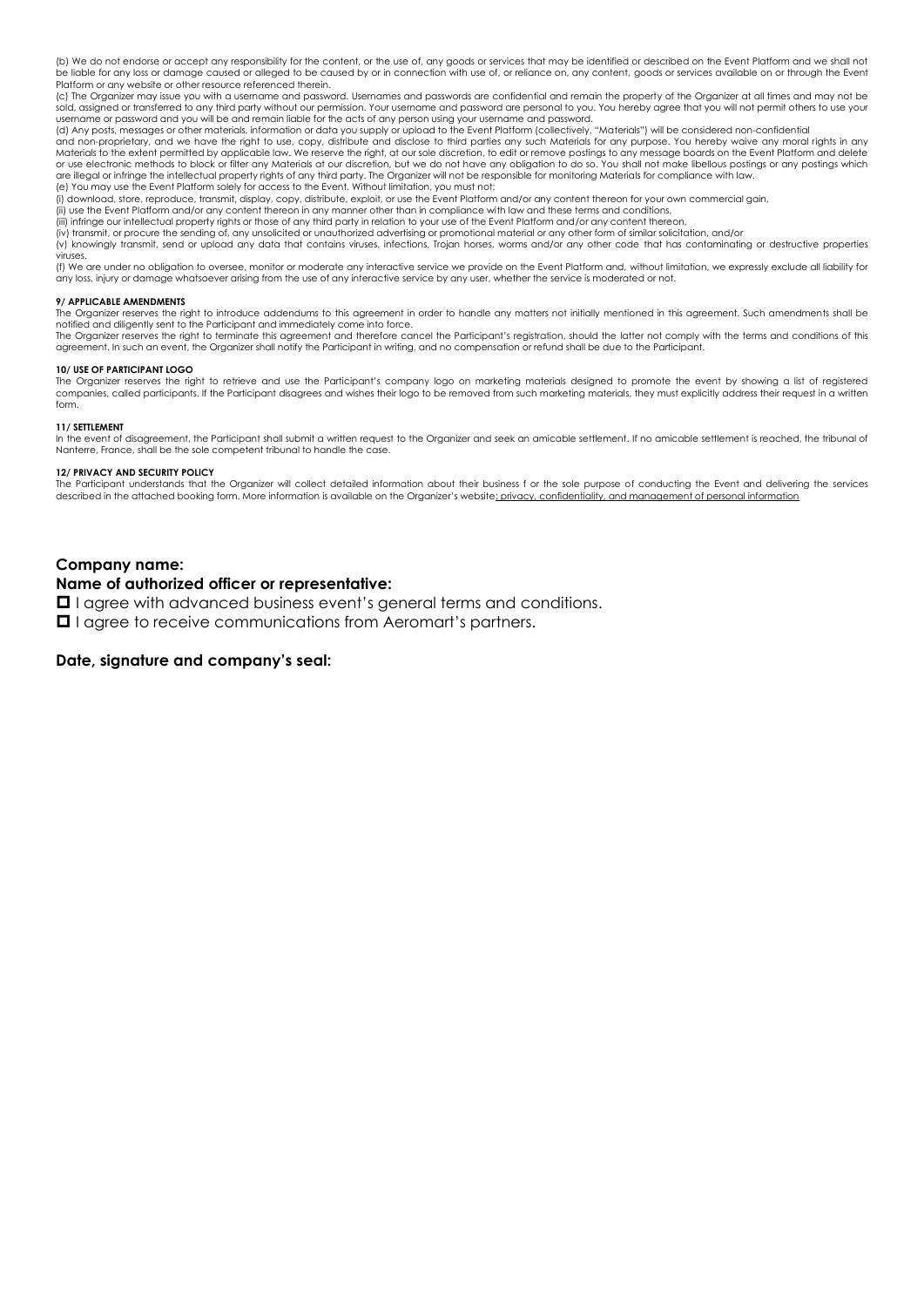

# EVENT FURNITURE RENTAL Description and Technical Views

*Price excl. VAT*



2 Allée du Golf · 31200 Toulouse · France + 33 (0)5 62 75 99 30 lignexpo@lignexpo.com

www.lign-e.com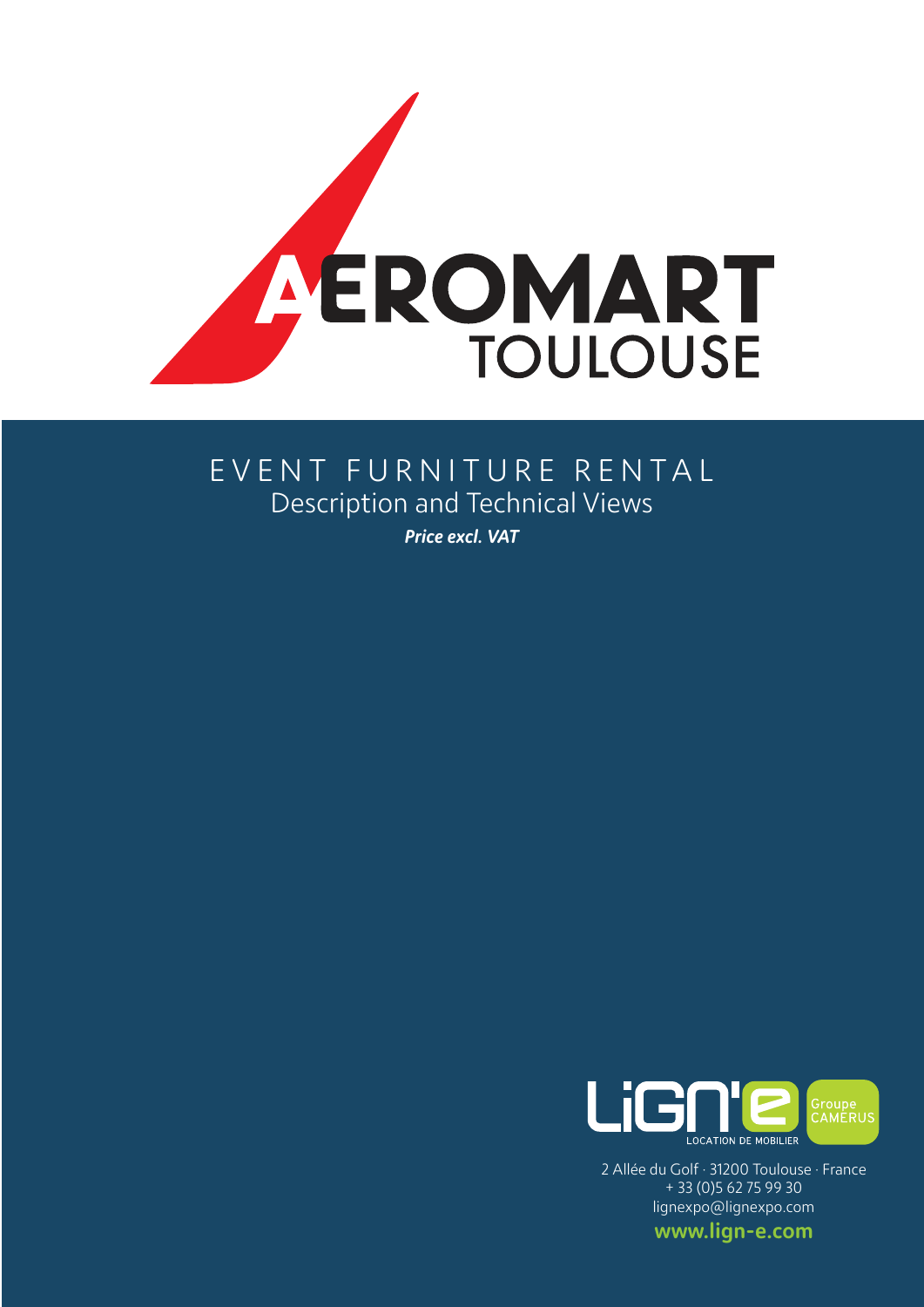



Stand  $6 \text{ m}^2$ 

Event Furniture Rental **Exercise 2018** Descriptions & Technical Views 1/4

# DESCRIPTION OF FURNITURE SUPPLIED WITH BASIC FORMULA

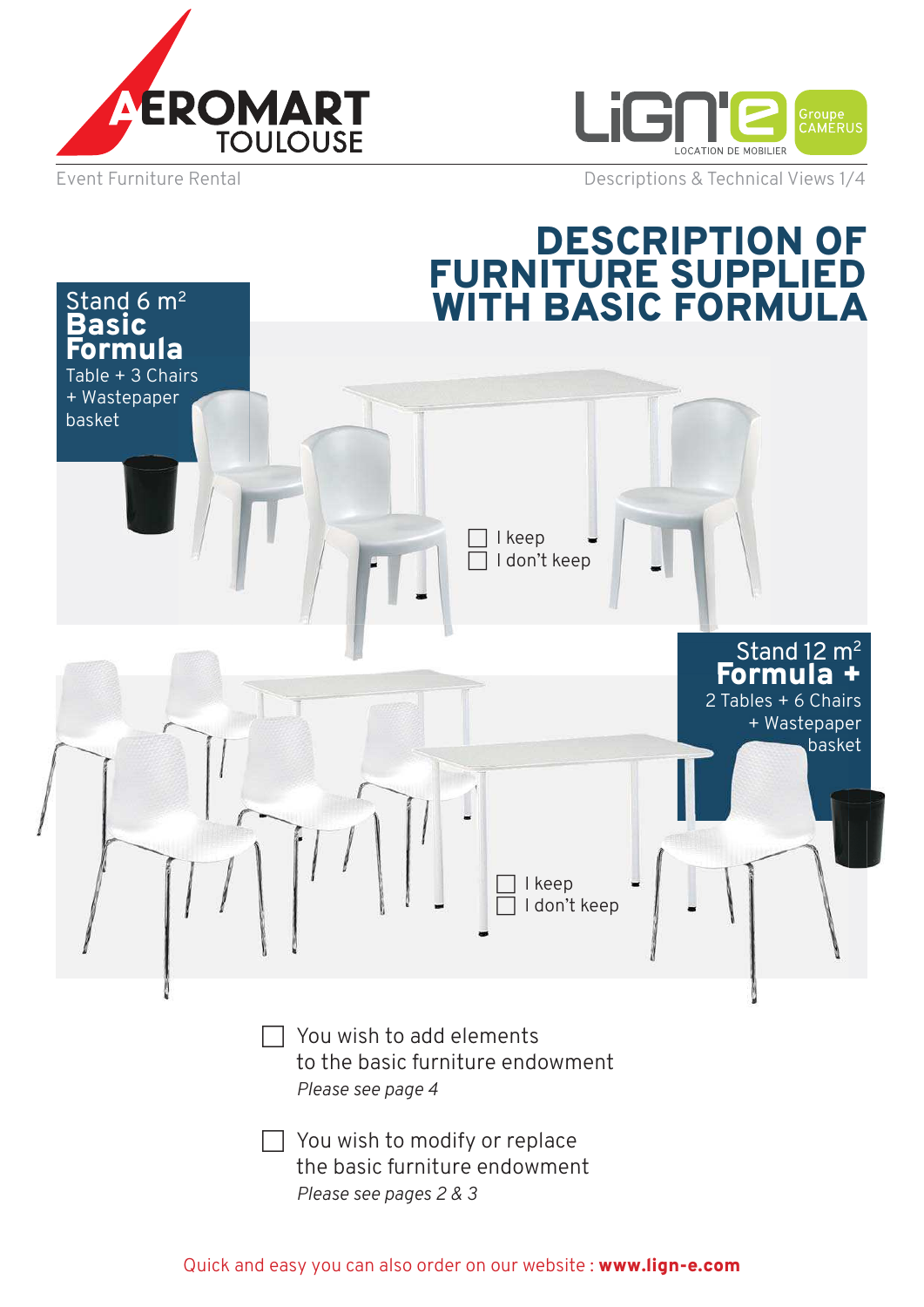



Table + 3 Chairs

Event Furniture Rental **Event Furniture Rental** Descriptions & Technical Views 2/4

# POSSIBILITY TO CHANGE YOUR FURNITURE 6 M<sup>2</sup> BOOTH PACK 1 *WITH EXTRA* **WITH EXTRA**



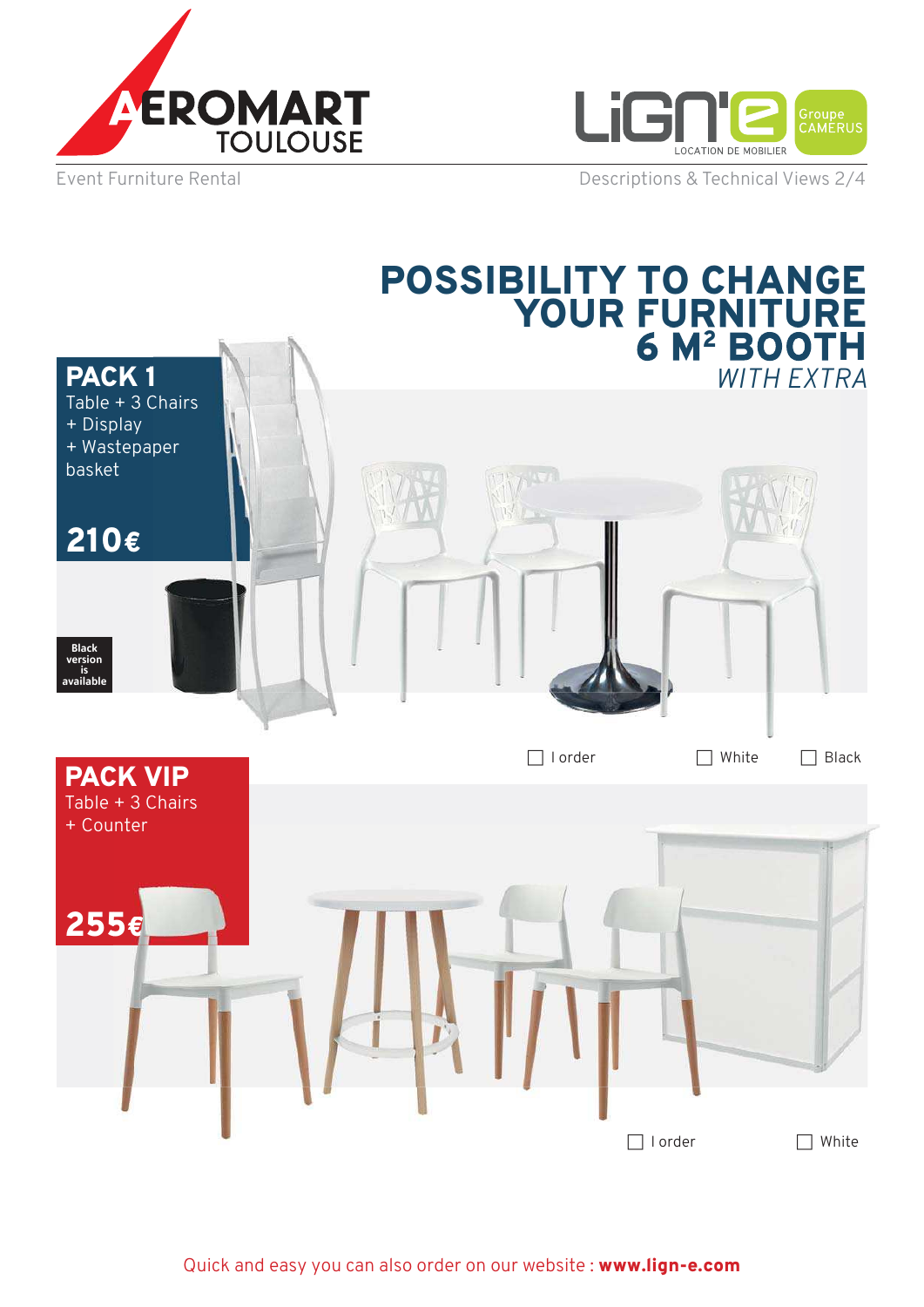



PACK 2

Event Furniture Rental **Event Furniture Rental** Descriptions & Technical Views 3/4

# POSSIBILITY TO CHANGE YOUR FURNITURE 12 M<sup>2</sup> BOOTH *WITH EXTRA*



Quick and easy you can also order on our website : www.lign-e.com